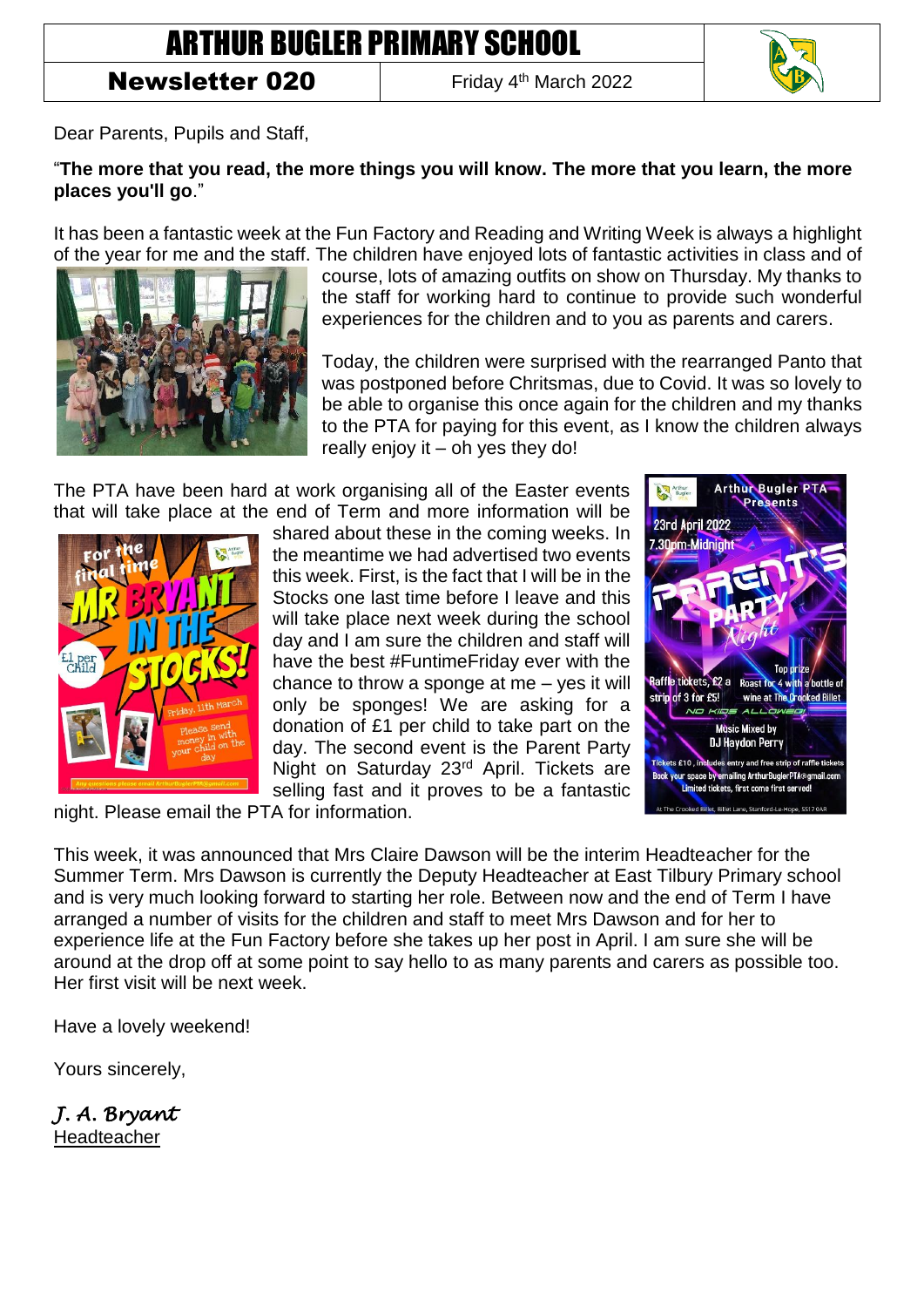|  | <b>ATTENDANCE</b>                      |                |                           |        |
|--|----------------------------------------|----------------|---------------------------|--------|
|  | <b>Lower School</b>                    | <b>Class 4</b> | <b>Mrs McAllister and</b> | 98%    |
|  |                                        |                | <b>Mrs Rushen</b>         |        |
|  | <b>Upper School</b>                    | Class 10       | <b>Mrs Livingstone</b>    | 99.68% |
|  | <b>Congratulations to all classes!</b> |                |                           |        |
|  | <b>Whole School Attendance</b>         |                | 96.03%                    |        |

| <b>School Uniform Reminder</b>                                                                                                                                                                                                                                    |
|-------------------------------------------------------------------------------------------------------------------------------------------------------------------------------------------------------------------------------------------------------------------|
| Please note that children should not be wearing boots to school, instead<br>they should wear black shoes. In addition, if children choose to wear<br>earrings, these should be a small stud. Hooped earrings of any size are<br>not permitted for safety reasons. |

|  | <b>PTA - Your School Lottery</b>                                                                                                                                                                                                                                                                                                                                                                                            |
|--|-----------------------------------------------------------------------------------------------------------------------------------------------------------------------------------------------------------------------------------------------------------------------------------------------------------------------------------------------------------------------------------------------------------------------------|
|  | The PTA are excited to announce the launch of a new fund raising<br>initiative! They are launching a Lottery in partnership with Your School<br>Lottery, to raise funds for projects that otherwise wouldn't be possible.<br>The first project will be to raise £10,000 to install gym equipment in the<br>playground, something that all students would all benefit from. Our first<br>draw will be on Saturday 2nd April! |
|  | Joining your school's lottery is easy and costs as little as £1 per week,<br>visit https://www.yourschoollottery.co.uk/ and follow the instructions<br>online. You'll receive your tickets within minutes. Search for Arthur Bugler<br>when prompted to.                                                                                                                                                                    |
|  | More details have been sent out today on a separate letter.                                                                                                                                                                                                                                                                                                                                                                 |



## **Safeguarding Concerns**

If you ever have any safeguarding concerns please contact the office via email using [admin.abp@osborne.coop.](mailto:admin.abp@osborne.coop) The email should be for the attention of a Designated Safeguarding Lead. As a school we have a responsibility to keep everyone safe so please get in touch sooner rather than later if you are concerned.